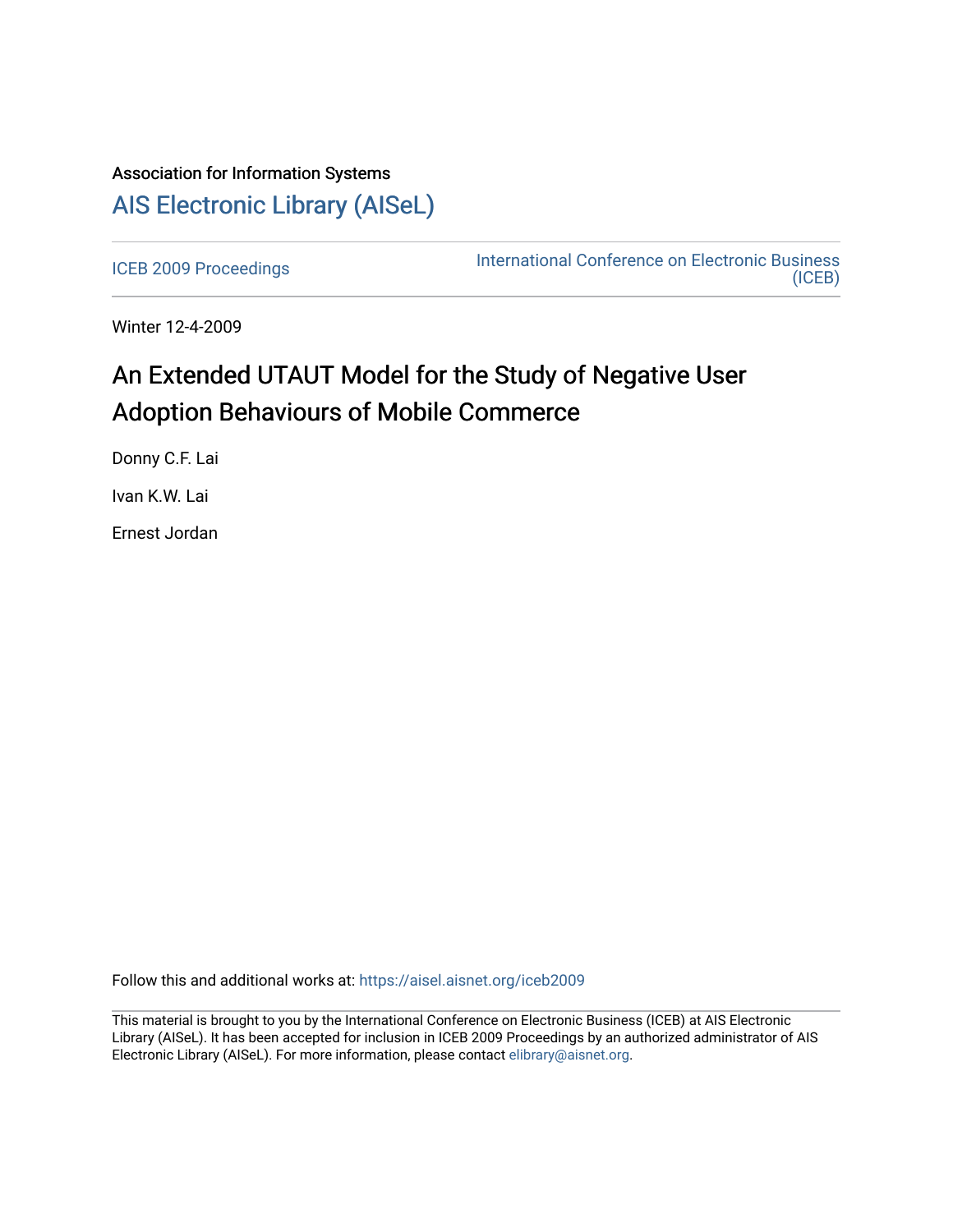## **AN EXTENDED UTAUT MODEL FOR THE STUDY OF NEGATIVE USER ADOPTION BEHAVIOURS OF MOBILE COMMERCE**

 $\frac{1}{1}$ Donny Chi-Fai Lai<sup>1</sup>, Ivan Ka-Wai Lai<sup>2</sup>, and Ernest Jordan<sup>3</sup> <sup>1</sup>Department of Computer Science, City University of Hong Kong, Hong Kong <sup>2</sup> Faculty of Management and Administration, Macau University of Science and Technology,

Macau

<sup>3</sup>Macquarie International, Macquarie University, Australia <sup>1</sup> donnylai@cityu.edu.hk; <sup>2</sup> kwlai@must.edu.mo; <sup>3</sup> ernest.jordan@io.mq.edu.au

## **Abstract**

An extended Unified Theory of Acceptance and Use of Technology (UTAUT) for mobile commerce (m-commerce) was empirically tested using data collected from a web survey distributed to and through the Hong Kong undergraduates and postgraduates. The partial least squares (PLS) technique of the structural equation modeling (SEM) was used to evaluate the causal model and the confirmatory factor analysis (CFA) was performed to examine the reliability and validity of the measurement model. Findings indicated that the new construct of Disturbance Concerns (DC) is a significant factor affecting users' behavioural intention. This study aims to understand both the positive and negative factors that can significantly explain user acceptance intention and use behaviour so that service providers can adjust their strategies for providing successful m-commerce services. It also provides a base for further research on the user acceptance models of new information systems.

**Keywords:** e-commerce, m-commerce, partial least square, structural equation modeling, user acceptance models, PLS, SEM, TAM, UTAUT

## **Introduction**

Mobile commerce (m-commerce) extends electronic commerce (e-commerce) by allowing people to conduct business transactions through mobile devices. Nowadays, the computing power and the communication capability of contemporary mobile devices are significantly improved and sophisticated enough for surfing internet and conducting e-commerce as on the desktop computers, there is significant opportunities and growth of m-commerce business in the coming years. Hong Kong, with the highest mobile phone penetration in Asia, had 11.66 million mobile phone subscribers at the end of April 2009 as reported by OFTA [1], significantly outnumbering the total population. However, the user acceptance of m-commerce is below expectation [2]. Researches of the user acceptance of m-commerce have proven the positive user adoption determinants based on the user acceptance models of new Information Systems (IS), but only few explore the negative adoption factors.

With the popularity of internet-enabled mobile phones, it is necessary for m-commerce service providers to have better understanding of user behaviours towards the acceptance of new m-commerce service. This study is going to perform the preliminary analysis of an empirical study of the user acceptance of m-commerce conducted in Hong Kong. A proposed model extended from the Unified Theory of Acceptance and Use of Technology (UTAUT) model [3] is employed for the study of behavioural intention towards adopting m-commerce. The proposed model consists of five constructs. They are performance expectancy, effort expectancy, social influence, and a new construct of "disturbance concerns". In order to validate this model and to ensure significant effect of the new construct, this research is designed with two sets of instruments with two significant levels of survey questions for the study of the negative user acceptance factor of m-commerce. One hundred and forty eight responses were collected through a web survey. The statistical method of partial least squares (PLS) is applied to study and explain the proposed user acceptance model of m-commerce. Results of analysis proved that both levels have significant impacts on the user acceptance of m-commerce.

## **Basic Concepts, Research Model and Hypotheses**

Announced in March 2009, Apple Inc. reported the sales of above 13.7 million iPhones in 80 countries by the end of 2008 since the introduction of iPhone in 2007. The powerful iPhone 3G represents an important push on mobile development that mobile phones are getting more computing power for fast web surfing and m-commerce service. In early 2000, Wireless Application Protocol (WAP) technology [4] was used to perform m-commerce. The WAP technology was designed to work in a mobile device with limited computing power, low bandwidth and little screen size. The user experience of conducting m-commerce with the restricted hardware and the WAP-based service are significantly different from the e-commerce with desktop computers. Nowadays, mobile devices are equipped with excellent

*The 9th International Conference on Electronic Business, Macau, November 30 - December 4, 2009*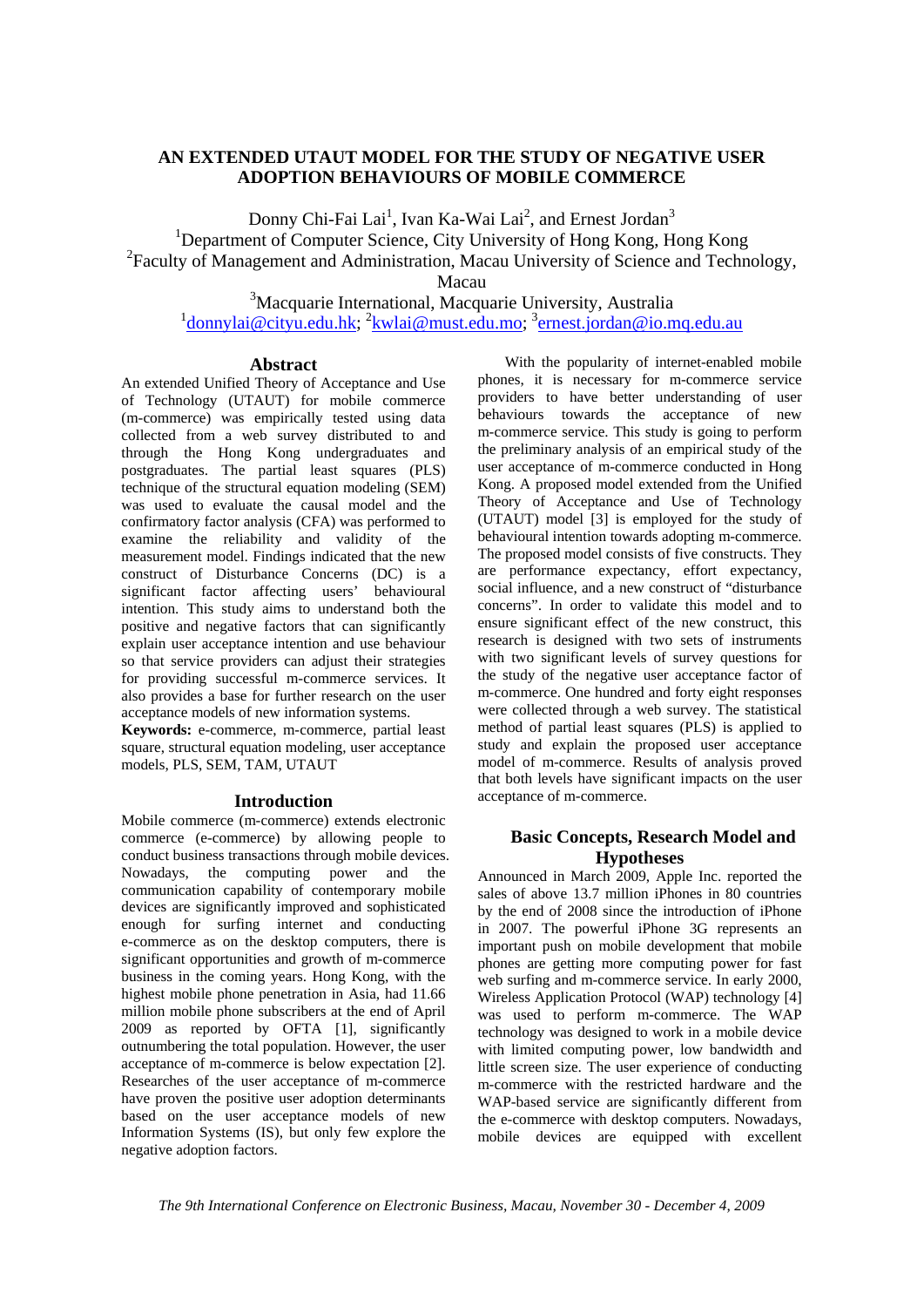computing power, which generally have hundreds megahertz CPU speed (e.g. 500mhz.), several gigabytes RAM storage, screen resolution in full-color HVGA (320x480 pixels) or up to WVGA (480x800 pixels), and with a big 2.6 to 4 inches screen size. M-commerce no longer depends on the simple and primitive WAP technology. The computing power of mobiles is good enough for naturally surfing the internet and conducting m-commerce by using the mobile versions of the desktop-based internet browsers, such as pocket internet explorer (from Microsoft) or Safari (from Apple). The mobile software applications are as mature and efficient as the desktop applications. Besides that, new mobile applications are finger friendly. The innovative touch-based and multi-touch interface have provided the unique user interface of mobile devices since the introduction of iPhone. The touch technology and interface introduced new friendly experience to users and radically improved the perceived ease of use [5] of the mobile applications, which is a construct of the technology acceptance models. Moreover, the wireless communication capability of mobile devices is actually more sophisticated than the desktop computers. Modern mobile devices are generally equipped with 3G mobile connection, 3.5G plus Wi-Fi data communication, and the GPS or A-GPS feature for location detection. The sophisticated and ubiquitous communication capabilities facilitate users to conduct m-commerce transactions anywhere and anytime.

As the result, m-commerce with modern mobile devices can provide equivalent or better services and user experience as e-commerce with desktop computers. Many studies have conducted about the user acceptance behaviour of m-commerce and mobile service, but the dramatic hardware and software advancement of mobile devices causes those studies inadequate to explain the changed situation. Moreover, it is uncertain that those rapid mobile advancements have not stimulated the user adoption of m-commerce similar to the boom of e-commerce. The growth rate of m-commerce is actually slow. Previous studies have analyzed and explained the adoption of m-commerce and mobile service, but they only explained the positive factors of user adoption based on the user acceptance models of new IS. There are some undiscovered factors may explain the slow adoption of m-commerce, which could have negative impact of user acceptance of new IS.

#### **Issues of m-commerce**

Tarasewich et al. [5] defined m-commerce as all activities related to a (potential) commercial transaction conducted through communication networks that interface with mobile (or wireless) devices. A consumer transaction is the conduct or

carrying on of trade, business or a financial matter to a conclusion or settlement including the activities of marketing, promotion, sales and customer services related to the transaction. Mobile devices include mobile phones, smart phones (with user installable applications and plug-ins), PDAs (personal digital assistance), MIPCs (mobile internet personal computer), UMPCs (ultra-mobile personal computer), and those handheld devices that can connect to the mobile services.

Though new mobile devices are powerful enough for comfortably surfing the internet and conducting m-commerce and, thus, it is difficult to identify the difference between m-commerce and e-commerce, some researchers have identified and explained the significant uniqueness of m-commerce. Okazaki [7] described the rapidly achieved worldwide penetration of the internet-enabled mobile device is due to its very personal nature and the sophisticated communication technologies. The personal mobile devices carry much private information of the owners, such as the phone number, personal data, contact addresses, and business appointments. The sophisticated wireless communication technologies enable users to conduct m-commerce transactions anywhere and anytime.

The personal nature and ubiquitous communication uniquely differentiate m-commerce with personal mobile devices from e-commerce with desktop or public computers. M-commerce with personal mobile devices can capture, process and record the personal data and user location with the transactions. Owners of the mobile device can access internet and conduct transactions anywhere and anytime. The personal nature and ubiquitous communication of m-commerce cultivated new type of services offered to consumers that may enhance customer convenience and satisfaction, and subsequently increase the potential of commercial transactions. However, new challenges are aroused, especially the security and privacy risks [9]. Tarasewick [10] identified several challenges of m-commerce, such as dynamic environment, security, safety, and social concerns. These concerns of m-commerce could be the hurdles of user adoption, which are the user rejection factors in alignment with the user acceptance factors. These factors are categorized as "Disturbance Concerns". Mobile users worry about SMS or email spam, privacy, data leaks, security, and any potential or unexpected interrupts or disturbances.

#### **User acceptance research of m-commerce**

Mobile applications can automatically capture the privacy data through the personal mobile devices and the mobile network, and transmit the information to the m-commerce service providers. Users assume the service providers primarily use the privacy information for customizing intimate service to them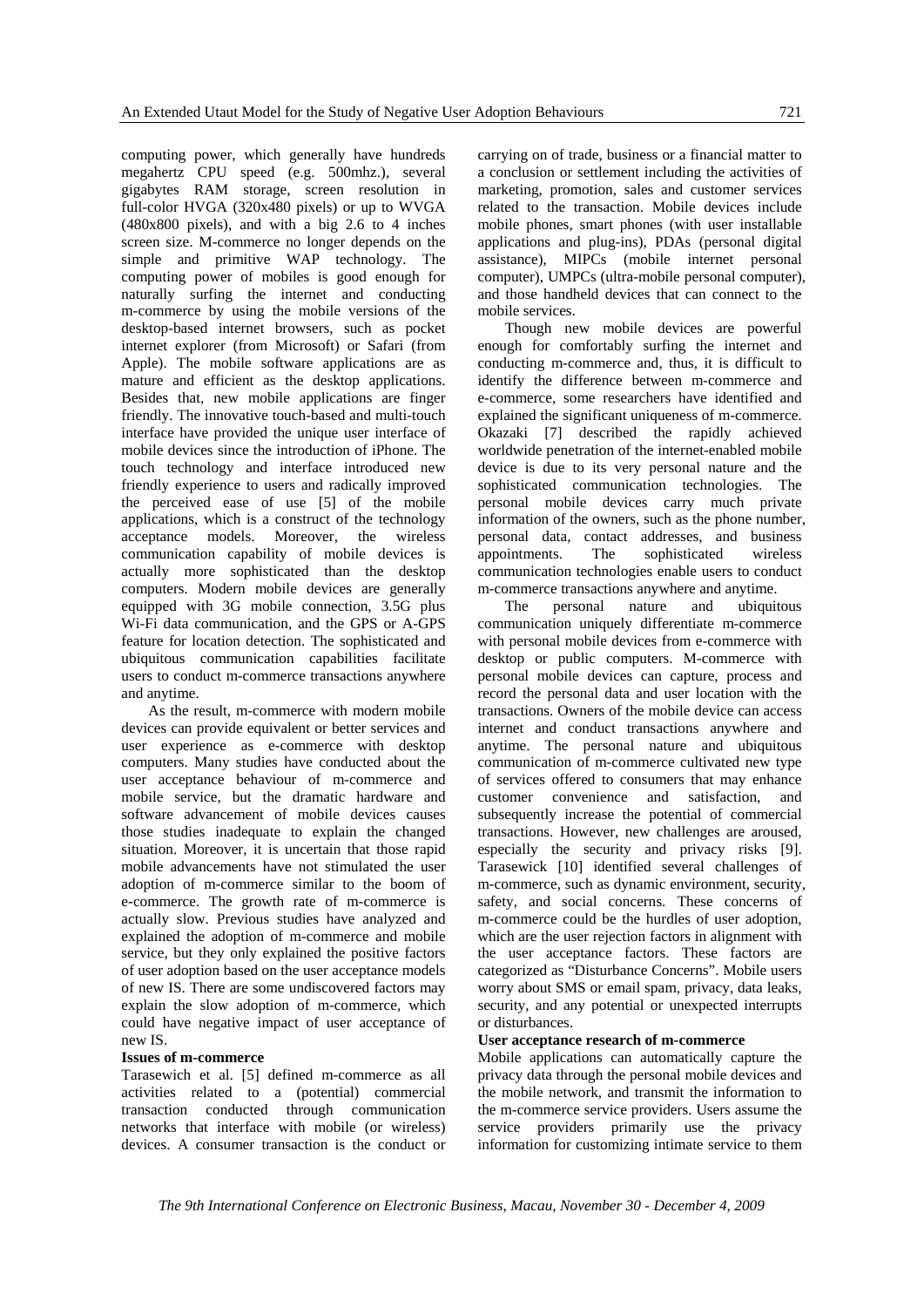only, but the users cannot ensure if the service providers can protect the collected privacy information. Users gain user convenience and satisfaction, but taking the risk of security and privacy.

The efficiency and effectiveness of m-commerce with well internet-enabled mobile devices should have better user adoption. The researches about the user adoption of mobile service and m-commerce in different contexts have been very popular since this century. Some studies were trying to explore the cultural difference of the user adoption behaviour conducted by country. For example, Lee et al. [11] studied the cross-cultural comparison between Korea and Japan. Hung et al. [4] adopted Davis's Technology Acceptance Model (TAM) [5] to conduct one of the most comprehensive studies of mobile internet adoption in Taiwan. Nysveen et al. [12] carried out similar research in Norway. They also formulated a causal model base on the TAM [5], Theory of Reasoned Action (TRA) [13] and Theory of Planned Behaviour (TPB) [1], to examine the cross-service comparisons via multi-group structural equation modelling. Some researchers have examined the specific nature of mobile internet services [7], such as the user adoption of mobile banking and finance, and location-based services with GPS.

Although there were many studies of the user acceptance of m-commerce and the related areas, only few of them considered the significance of the advanced internet-enabled mobile devices and the unique market of Hong Kong. Furthermore, the researches, through the widely adopted TAM, TRA and TPB models, focused more on understanding the positive factors could influence acceptance of m-commerce. Because of the actual slow growth rate of m-commerce adoption, it is essential to identify additional factors that may affect the negative adoption behaviour (user rejection) apart from the ones defined by the employed models. This study aims to contribute additional knowledge in the existing pool of knowledge by identifying additional factors influencing the adoption of m-commerce with the support of the modern internet-enabled mobile devices. Thereby, further research can be conducted to obtain additional insight to the service providers for them to formulate appropriate business strategies, stimulate the usage of m-commerce service, and increase business transactions through better customer convenience and satisfaction by taking the advantages of those internet-enabled mobiles. It further believes that the right strategy will bring competitive advantage to the service providers of m-commerce.

#### **Research Model and Hypotheses**

Many competing theoretical models have been proposed and adopted in the research of user

acceptance and adoption of information technology innovation, each with different focus and tested in different contexts and countries. Many of the previous empirically researched models were drawn from the theories of social psychology and the sociology, such as TRA [13], Motivational Model (MM) [14], and TPB [1] from the social psychology, others such as Social Cognitive Theory (SCT) [16] and Innovation Diffusion Theory (IDT) [17] from sociology. With hundreds of studies, researchers adopted these models to explain the innovation acceptance and adoption behaviour of the end-users. In the domain of IS research, TAM is the most widely adopted model followed by TRA and TPB. Davis derived TAM from the TRA. Two main factors namely, perceived ease of use and perceived usefulness, were identified as the main behavioural factors that influence the user intentions towards the use of a new system.

Although, TAM was considered to be well established and robust [17], Venkatesh and Davis [19] further enhanced the TAM to include subjective norm construct as a new component and named the enhanced model as TAM2. The acceptance theories are important to the technology investors and service providers, because the theories can help them to improve user adoption of their new products.

As various models and different thoughts of schools were out there and no consensus on which model should be the best one to be applicable to study technology adoption, researchers were facing a dilemma of choosing a suitable model to conduct a technology acceptance research. In 2003, Venkatesh et al. [3] compared the similarities and differences among various models. Eventually, they combined the eight important user acceptance models, including those above-mentioned models, identified the critical constructs of user acceptance, and constructed a unified model named as Unified Theory of Acceptance and Use of Technology (UTAUT).

UTAUT integrated constructs across eight models and provided a refined view of how the determinants of intention and behaviour evolved over time and identifies that there are three direct determinants of behavioural intention (performance expectancy, effort expectancy and social influence) and two direct determinants of usage behaviour (facilitating conditions and behavioural intention). Venkatesh et al. [3] empirically validated UTAUT with six longitudinal field studies of six different departments of six large firms in six different industries. UTAUT accounted for 70 percent of the variance (adjusted R2) in usage intention, better than any of the eight models alone did. Subsequent researches tested UTAUT and accepted it as a definitive model that synthesizes the known factors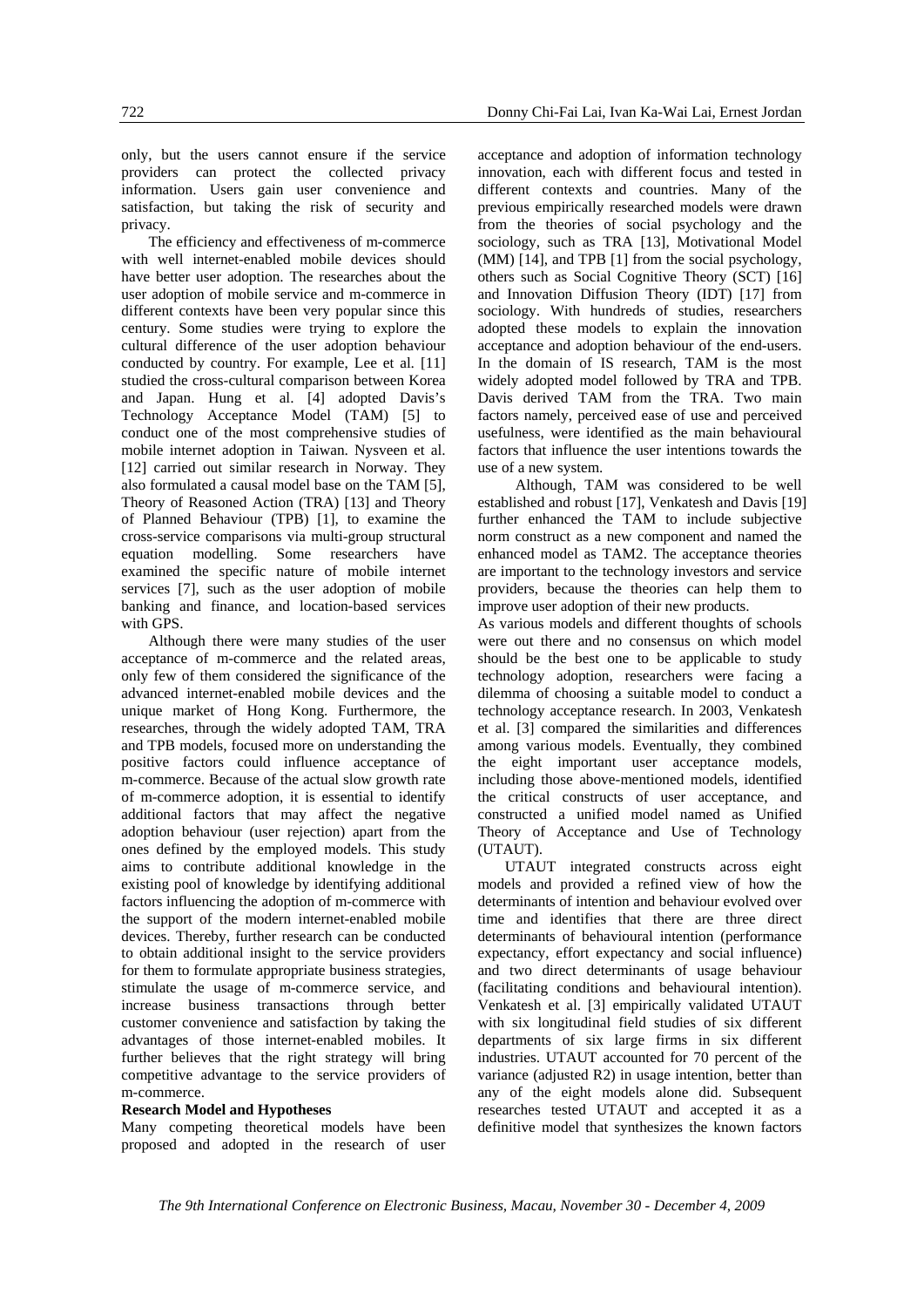and provides a foundation to guide future research in the area of technology adoption.

In this study, the UTAUT model will be employed as the base model to study user acceptance of m-commerce with modern mobile devices in order to further validate the model and enhance our understanding of the user adoption behaviour. However, UTAUT mainly focuses on the positive user acceptance behaviour. Several researches have identified several missing factors of the user adoption behaviour that can negatively affect the user acceptance of new technology. As described, security and privacy risk [9] are some of the key negative factors that cause the slow growth rate of user acceptance. Jarvenpaa et al. [20] conducted a cross-cultural research study involving 32 focus groups with nearly 200 active urban mobile device users in Finland, Japan, Hong Kong, and the U.S. in 2001 to explore both positive and negative user concerns of the adoption of mobile services. Although mobile communications and information services, that enable continuous connectedness, have increased users' freedoms psychologically, socially, and physically, users are experienced disorders of freedom that significantly deflect from their value. Those disorders include new pressures, anxiety, disturbance, privacy and inter-dependency. In summary, the mobile users worry about potential disturbance and subsequent loss that may arouse from the use of mobile services. In this study, the UTAUT model is extended by including a new construct of "Disturbance Concerns" as the factor to explain the negative adoption behaviour. The research will explore, analyze, and critically assess the extended UTAUT model and the relationship between the constructs of Disturbance Concerns and Behavioural Intention as depicted in Figure 1.



Figure 1. The Research Model

The conceptual framework depicts the interrelationships of the constructs. Constructs on the left are the independent variables that have influence on either Behavioural Intention of m-commerce or Use Behaviour of m-commerce. The first three independent variables (Performance Expectancy, Effort Expectancy, and Social Influence) are the concluded determinants of Behavioural Intention of the UTAUT model. The fourth independent variable of Facilitating Conditions and the Behavioural Intention are the determinants of Use Behaviour. The dotted lines are used to present the dependency relationships. The final independent variable of Disturbance Concerns is added to explore and analyze the potential influence on Behavioural Intention of m-commerce. The solid lines are used to present the mainly examined relationship between disturbance concerns and behavioural intention. Several hypotheses are defined for the proposed model.

Performance expectancy (PE) is the degree to which an individual believes that using the system will gain benefits or enhance job performance [3]. It is similar to the concept of perceived usefulness in TAM, extrinsic motivation in MM, job-fit in MPCU, relative advantage in IDT, and outcome expectations in SCT. The performance expectancy construct should have influence on the behavioural intention of an individual on using a new technology. In this proposed framework, the first hypothesis (H1) states that *Performance Expectancy has a positive influence on the behavioural intention towards adopting m-commerce*.

Effort Expectancy (EE) is the degree of ease to which an individual believes in the association with the use of the system [3]. Again, effort expectancy bears a similar concept of other existing technology adoption models such as perceived ease of use in TAM, complexity in MPCU, and ease of use in IDT. It generally believes that people would use a new technology if they find it easy to use. For the proposed model, the second hypothesis (H2) states that *Effort Expectancy has a positive influence on the behavioural intention towards adopting m-commerce*.

Social influence (SI) is equivalent to subjective norm TRA, TAM2, and TPB/DTPB in which an individual perceives that important others believe the person should use the new technology [3]. It is equivalent to social factors in MPCU, and image in IDT. For the proposed model, the third hypothesis (H3) states that *Social Influence has a positive influence on the behavioural intention towards adopting m-commerce*.

Facilitating Conditions (FC) is defined as the degree of believing in the existence of the technical and organizational infrastructure to support the usage of a new technology [3]. Similarly, it embodied by three constructs of user acceptance models: perceived behavioural control of TPB/DTPB, facilitating conditions of MPCU, and the compatibility of IDT. Unlike other constructs, facilitating conditions should have a direct influence on the actual usage of the new technology. The UTAUT model stated that facilitating conditions have a positive influence on the actual usage instead

*The 9th International Conference on Electronic Business, Macau, November 30 - December 4, 2009*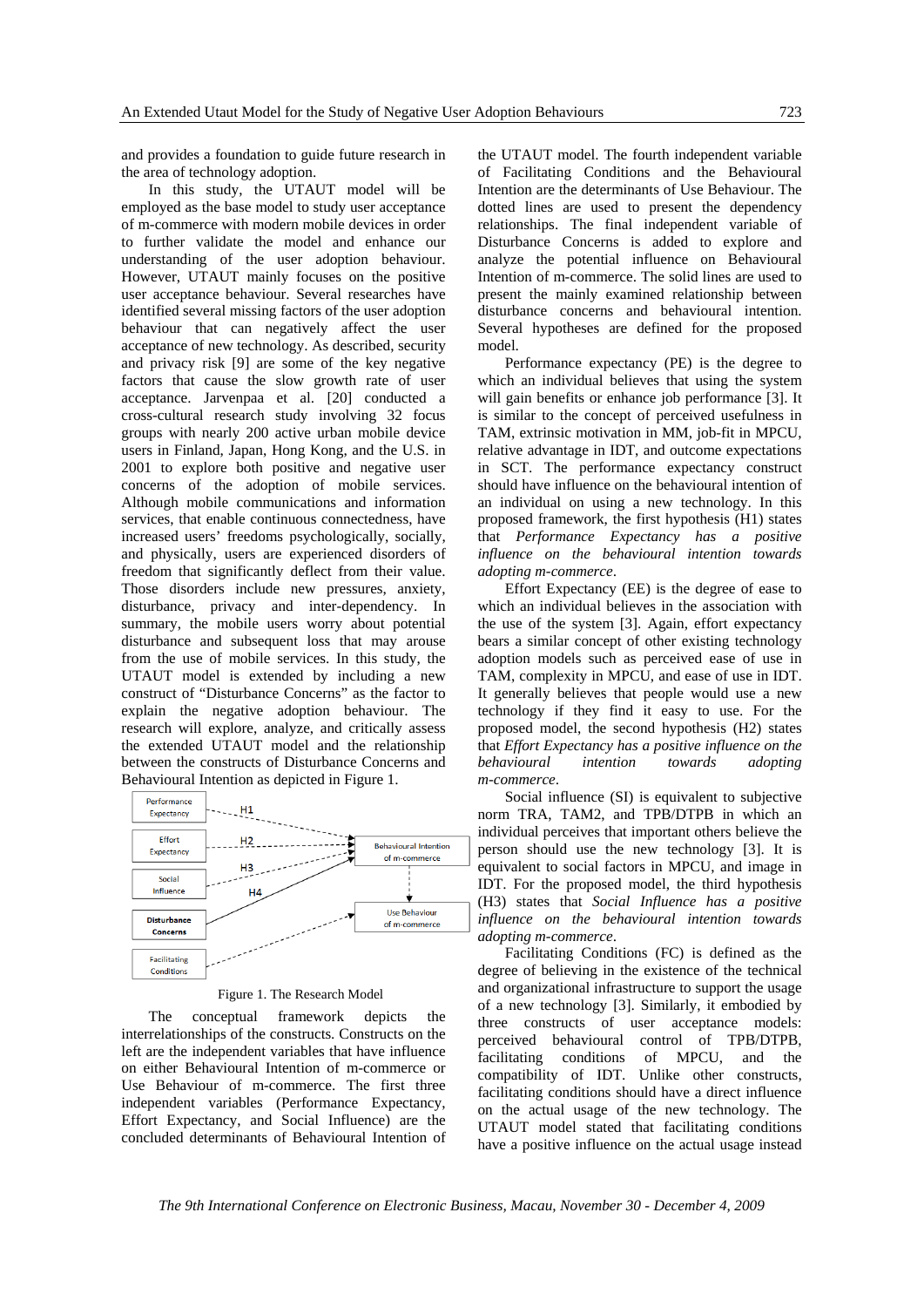of the behavioural intention. For this research about m-commerce adoption, it is difficult to examine the actual usage of m-commerce of the studied subjects because we cannot provide them with modern mobile phones and cannot record their actual usage of m-commerce applications. Thus, FC is excluded from this analysis.

Disturbance Concerns (DC) is the degree to which an individual believes and worries about the potential disturbance and subsequent loss aroused from the use of the system. The construct extends the original UTAUT model to explore, analyze and critically assess the negative influence factors on the adoption model of m-commerce. Disturbance is an activity that is a malfunction, intrusion, or interruption as defined in the dictionary of WordNet 3.0 of the Princeton University. Disturbance can be security or privacy [9], customer trust, pressures, stress, anxiety, inter-dependency [20], mobile spam [21], hidden transaction cost [22], and any unanticipated (potential) loss aroused from the use of the system. The proposed model of this study is going to explore the impact of Disturbance Concerns; hence, the fourth hypothesis (H4) is defined as *Disturbance Concerns has a negative influence on the behavioural intention towards adopting m-commerce.* 

To conclude the research model and hypotheses, the first three hypotheses are designed to verify and validate the proposed model. If results of the study match with the original UTAUT model, the structure of the proposed model can be considered as the valid extension of the UTAUT model. As explained, there is a limitation of this research to measure and understand the actual use behaviour of the studied subjects. The research has excluded the study of facilitating conditions and use behaviour. However, it will not affect the validity of the proposed model.

#### **Research Methodology**

This is a survey research. The research questions were designed with reference to the published questions for the survey research of the UTAUT model [3]. A web site was constructed to facilitate the collection of user responses. Respondents can freely forward the site address of the survey to others so that the survey can liberally collect responses from people. The survey includes the collection of the required user profile but not the identity of the respondent in order to ensure the unbiased analysis of the data. A pilot of the questionnaires was conducted in late 2008 by a group of 20 undergraduates. In early 2009, one hundred and forty eight responses were collected via the web survey of the constructed web site with the majority are the undergraduates and postgraduates of the City University of Hong Kong.

The questionnaire of the survey includes the collection of the required data of user profile that are useful for further analysis of the user behaviour by different user profiles. For the original constructs of Performance Expectancy (PE), Efficiency Expectancy (EE), Social Influence (SI), and Behavioural Intention (BI) of the UTAUT model, three to four questions are set for each of them. Since this research is to extend the well-established UTAUT model, there are ten questions related to the new construct of Distributed Concerns (DC). In order to test if different levels of distributed concerns have different impact on the behavioural intention, the ten questions are basically divided into two sets of five equal questions for two different situations.

The two situations stated in the questionnaire are as follows:

- 1) "If your mobile device (such as your phone) can use an internet browser to surf the Internet"
- 2) "If your mobile device (such as your phone) can install some applications for taking online transactions and those applications can access your privacy information (such as phone number and contacts) and your current location (such as by means of GPS or A-GPS)"

The five questions applicable for the above two situations are:

- 1) I worry about being spammed when using the mobile device to conduct online transactions.
- 2) I worry about losing privacy data (such as my location, my phone number) when using the mobile device to conduct online transactions.
- 3) I worry about my personal information (such as address, bank account, etc) being stolen or leaked if I use the mobile device for online transactions.
- 4) The mobile transaction is not as secure as the traditional electronic commerce.
- 5) I worry that using the mobile device for online transactions may result unexpected interrupts or disturbances.

In situation 1, users understand that their mobile devices are equivalent to desktop computers equipped with the internet browser for surfing the Internet. Their personal data are protected similar to the protection in the desktop computers. In the situation 2, users are reminded that their personal data can be captured by someone during the conduction of m-commerce. The five questions covers the disturbance concerns of spam, privacy, information leaks, security, unexpected interrupts, or any potential disturbances. In data analysis, both situations were tested individually and in a combined model. The purpose of this approach is to test the disturbance concerns of the different levels of data protection on those two typical situations of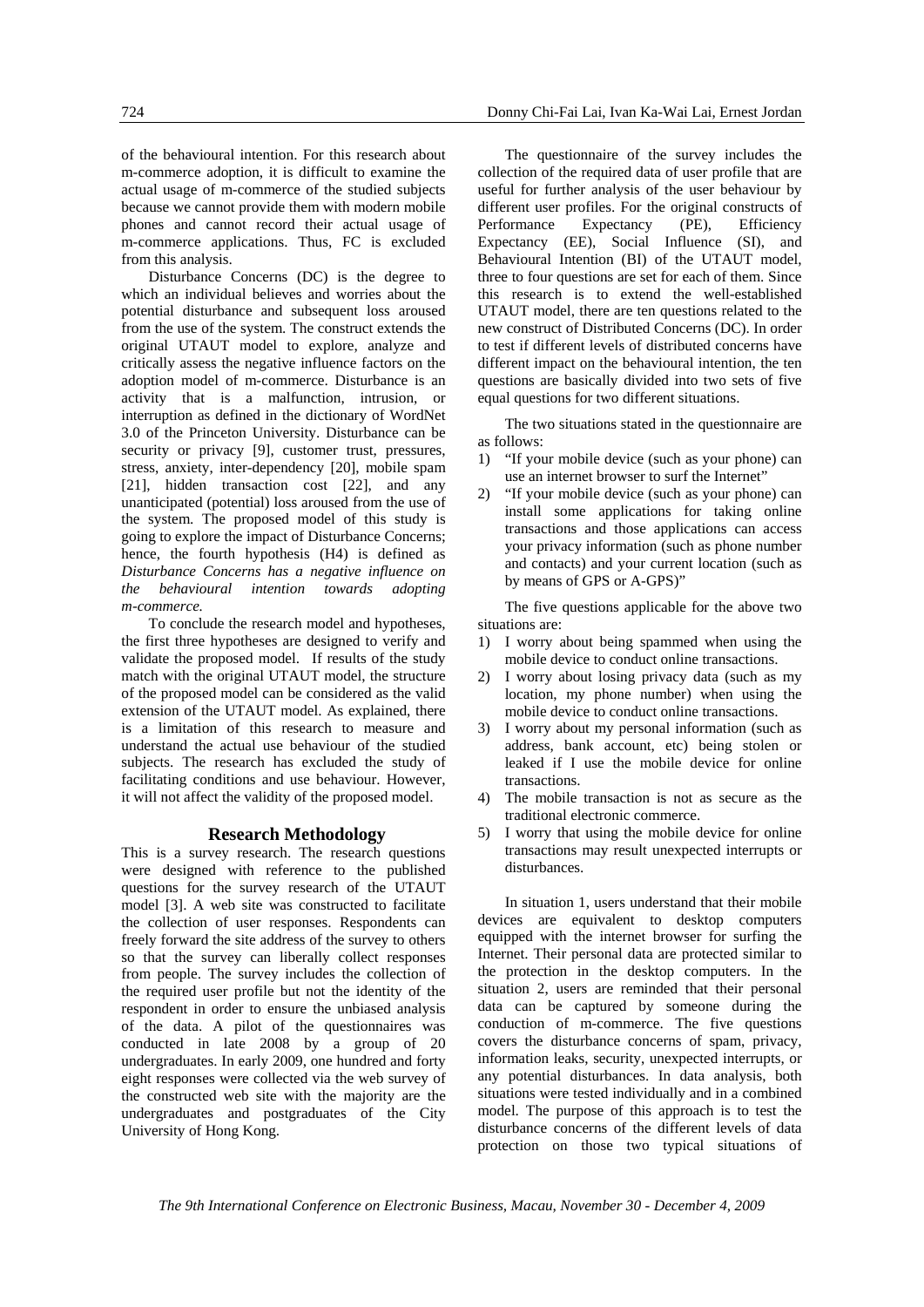m-commerce and study the validity of the extension of disturbance concerns scrupulously applicable to both situations.

#### **Data Analysis and Results**

Structural Equation Modelling (SEM) is a family of statistical technique for testing and estimating causal relationships using a combination of statistical data and qualitative causal assumptions. SEM encourages confirmatory modeling that is suited to theory testing of the researched model. Partial Least Squares (PLS) [23] is a second generation technique of SEM that enables researchers to answer a set of interrelated research questions by modeling the relationships among multiple independent and dependent constructs simultaneously [24]. PLS is widely used in IS research to test the statistical quality and standard of the research result. Thus, the data analysis of this research was conducted with PLS, using SmartPLS 2.0 software [25].

#### **Demographic characteristics**

The demographic characteristic of the 148 responses are summarized in the Table 1.

| Gender                    | Male             | Female             |             |                |
|---------------------------|------------------|--------------------|-------------|----------------|
|                           | 67.36%           | 32.64%             |             |                |
| Age                       | 16-25            | 26-35              | 36-45       | 46-55          |
|                           | 81.25%           | 13.19%             | 4.17%       | 1.39%          |
| Education                 | Doctorate        | Post-Grad.         | Under-Grad. | High<br>School |
| Level                     | 1.39%            | 18.75%             | 78.47%      | 1.39%          |
| Mobile                    | Support          | <b>Not Support</b> |             |                |
| with WiFi                 | 47.22%           | 52.78%             |             |                |
| Internet                  | Support          | <b>Not Support</b> |             |                |
| Access                    | 73.61%<br>26.39% |                    |             |                |
| m-Commerce<br>Experience: | Never            | One-time           | Occasional  | Frequent       |
| m-Banking                 | 81.94%           | 4.17%              | 9.72%       | 4.17%          |
| m-Bidding                 | 90.28%           | 3.47%              | 4.17%       | 2.08%          |
| m-Booking                 | 65.97%           | 9.72%              | 18.75%      | 5.56%          |
| m-Shopping                | 82.64%           | 5.56%              | 11.11%      | 0.69%          |
| m-Trading                 | 88.89%           | 4.86%              | 5.56%       | 0.69%          |
| m-Ticketing               | 70.14%           | 9.03%              | 18.75%      | 2.08%          |
| Other<br>transactions     | 76.39%           | 6.94%              | 15.28%      | 1.39%          |
| Purpose of                | Job-required     | Voluntary          |             |                |
| M-Commerce                | 20.83%           | 79.17%             |             |                |

#### Table 1: Demographic Summary

Two-third is male. Four-fifth respondents are in the age of 16-25. All are educated at least in the high-school level. Around four-fifth respondents are undergraduates. Over 73% respondents have Internet-enabled mobile phones although only 47.22% mobiles are equipped with WiFi. As shown in the section of m-commerce experience, it is obvious that majority of them have never conducted any type of m-commerce transactions. Surprisingly, there are 20.83% respondents are required to conduct m-commerce due to their work/study requirement. The percentage is almost equivalent to the percentage

of those occasional and frequent m-commerce users. It can reflect that the m-commerce acceptance rate of the respondents is really low for the voluntary users.

## **Data Reliability and Validity**

the extended construct.

The internal consistency is used to assess the tolerable reliability of the related measures. The heuristics of SEM to measure the internal consistency is by means of Cronbach's alpha correlations and SEM reliability coefficients [26]. Cronbach's alpha should be above 0.7 for confirmatory analysis and in PLS. In this study, both the calculated Cronbach's alpha correlations and composite reliability coefficients are all above 0.8 as shown in the corresponding columns of the Table 2, which indicates the statistical reliability of the internal consistency of the measures. For the measures of the studied distributed concerns, the figures are higher than the other measures and all above 0.9, which indicates the higher reliability of

Construct validity can be determined by the convergent and discriminant validities among the measures of constructs. In PLS, two indicators are considered: (1) the own-loadings are higher than the cross-loading; (2) the square root of each construct's Average Variance Extracted (AVE) is larger than its correlations with other constructs [19]. The table 2 shows the Cross-loadings between the constructs and the measures. The bolded figures are own-loadings of the constructs. They are all above 0.75 and higher than the cross-loading with other measures. On the left of Table 2, the grids of latent variable correlations of the constructs indicate that the square root of each construct's AVE (shown in the grey diagonals) are all above 0.8 and larger than their correlations with other constructs. It can be concluded that the construct validity of this research can fulfill the statistical quality criteria.

|                 | BI        | DC        | EE     | PE     | SI        |
|-----------------|-----------|-----------|--------|--------|-----------|
| B <sub>1</sub>  | 0.8588    | 0.0577    | 0.5656 | 0.5603 | 0.3848    |
| B <sub>12</sub> | 0.9173    | $-0.0706$ | 0.5033 | 0.4760 | 0.4776    |
| BI <sub>3</sub> | 0.7707    | $-0.2170$ | 0.4231 | 0.3054 | 0.4229    |
| <b>DC11</b>     | $-0.0662$ | 0.7648    | 0.1335 | 0.1869 | 0.0010    |
| <b>DC12</b>     | $-0.0192$ | 0.8667    | 0.0876 | 0.2267 | 0.0757    |
| DC13            | $-0.0848$ | 0.9016    | 0.0983 | 0.2423 | $-0.0100$ |
| <b>DC14</b>     | $-0.0505$ | 0.6873    | 0.0091 | 0.1134 | 0.1031    |
| <b>DC15</b>     | $-0.0610$ | 0.8238    | 0.1471 | 0.2508 | 0.0363    |
| DC21            | $-0.0220$ | 0.8513    | 0.2212 | 0.2734 | 0.0238    |
| <b>DC22</b>     | $-0.1138$ | 0.9001    | 0.1421 | 0.3172 | 0.0604    |
| DC23            | $-0.0716$ | 0.9156    | 0.1417 | 0.3093 | 0.0574    |
| <b>DC24</b>     | $-0.0405$ | 0.7593    | 0.1033 | 0.1872 | 0.0823    |
| DC25            | $-0.0540$ | 0.8782    | 0.1483 | 0.2745 | 0.0321    |
| EE1             | 0.5117    | 0.0281    | 0.8675 | 0.4720 | 0.4140    |
| EE <sub>2</sub> | 0.5409    | 0.0662    | 0.8836 | 0.5020 | 0.3619    |
| EE3             | 0.5342    | 0.1281    | 0.8890 | 0.6001 | 0.3675    |
| EE4             | 0.3912    | 0.3248    | 0.7548 | 0.5511 | 0.2298    |
| PE <sub>1</sub> | 0.4671    | 0.1776    | 0.4644 | 0.8635 | 0.3050    |
| PE <sub>2</sub> | 0.4941    | 0.2465    | 0.6453 | 0.9049 | 0.3715    |
| PE3             | 0.4419    | 0.3594    | 0.5250 | 0.8772 | 0.3759    |

*The 9th International Conference on Electronic Business, Macau, November 30 - December 4, 2009*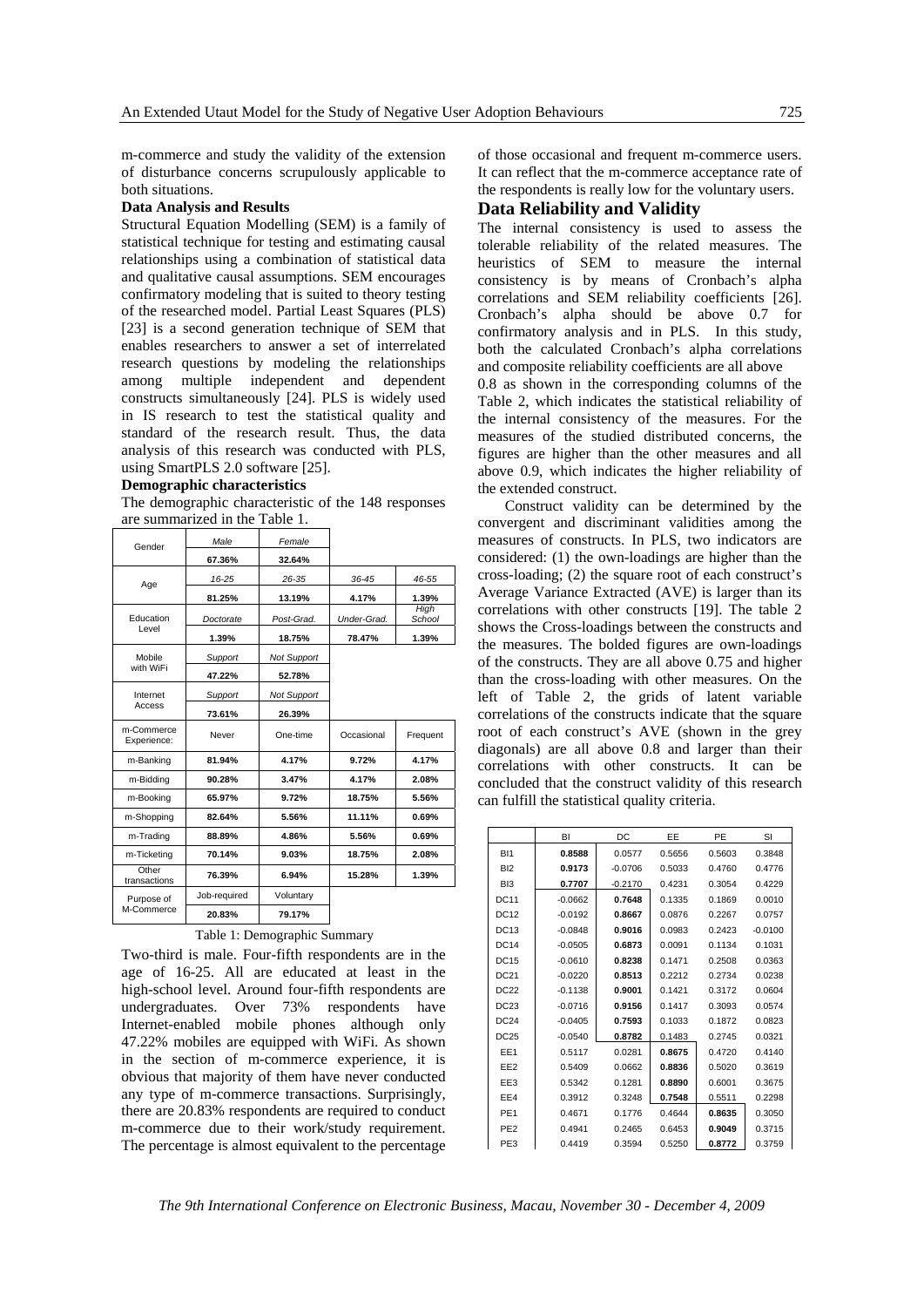| SI1             | 0.4629 | 0.0791    | 0.3731 | 0.2885 | 0.8502 |
|-----------------|--------|-----------|--------|--------|--------|
| S <sub>12</sub> | 0.3963 | 0.0679    | 0.3188 | 0.3246 | 0.8556 |
| S13             | 0.3671 | $-0.0799$ | 0.2118 | 0.2210 | 0.7900 |
| S14             | 0.4147 | 0.0799    | 0.4237 | 0.4635 | 0.7828 |

Table 3: Cross Loadings

In the table 2, it is divided into three sections. The first section (labeled as (1) at the top-left corner of the grid) examines the measures of the situation 1 in which users understand that their mobile devices are equivalent to

0.3332

0.2947

0.8718

0.8572

## **The PLS Results for the proposed research model**

 $0.5860$   $0.1568$   $0.8505$ 

0.3128

 $0.6201$ 

0.8820

EE

PE

0.5297

| Latent Variable Correlations: (Diagonal = sart of AVE) |           |                 |           | <b>Summary of PLS Analaysis:</b> |           |            |                          |          |                    |            |                                  |
|--------------------------------------------------------|-----------|-----------------|-----------|----------------------------------|-----------|------------|--------------------------|----------|--------------------|------------|----------------------------------|
| (1)                                                    | BI        | DC1             | <b>EE</b> | PE                               | <b>SI</b> | <b>AVE</b> | Composite<br>Reliability | R Square | Cronbachs<br>Alpha | Redundancy | (BI) Path<br><b>Coefficients</b> |
| <b>BI</b>                                              | 0.8511    |                 |           |                                  |           | 0.7243     | 0.8868                   | 0.4856   | 0.8068             | $-0.0048$  |                                  |
| DC <sub>1</sub>                                        | $-0.0735$ | 0.8551          |           |                                  |           | 0.7312     | 0.9313                   |          | 0.9091             |            | $-0.1848$                        |
| EE.                                                    | 0.5879    | 0.1170          | 0.8505    |                                  |           | 0.7233     | 0.9124                   |          | 0.8718             |            | 0.3377                           |
| PE                                                     | 0.5334    | 0.2400          | 0.6202    | 0.8820                           |           | 0.7780     | 0.9131                   |          | 0.8572             |            | 0.2628                           |
| <b>SI</b>                                              | 0.5023    | 0.0330          | 0.4101    | 0.3976                           | 0.8204    | 0.6730     | 0.8915                   |          | 0.8377             |            | 0.2654                           |
|                                                        |           |                 |           |                                  |           |            |                          |          |                    |            |                                  |
| (2)                                                    | BI        | DC <sub>2</sub> | EE        | PE                               | <b>SI</b> | <b>AVE</b> | Composite<br>Reliability | R Square | Cronbachs<br>Alpha | Redundancy | (BI) Path<br><b>Coefficients</b> |
| BI                                                     | 0.8511    |                 |           |                                  |           | 0.7244     | 0.8870                   | 0.5057   | 0.8068             | $-0.0137$  |                                  |
| DC <sub>2</sub>                                        | $-0.0853$ | 0.8943          |           |                                  |           | 0.7998     | 0.9521                   |          | 0.9408             |            | $-0.2455$                        |

0.7233

0.7780

0.9124

0.9131

| <b>SI</b> | 0.5039             | 0.0595 | 0.4100 | 0.3974 | 0.8204 | 0.6730     | 0.8915                          |           | 0.8377             |            | 0.2647                           |
|-----------|--------------------|--------|--------|--------|--------|------------|---------------------------------|-----------|--------------------|------------|----------------------------------|
|           | $(DC = DC1 + DC2)$ |        |        |        |        |            |                                 |           |                    |            |                                  |
| (3)       | BI                 | DC     | EE     | PE     | SI     | <b>AVE</b> | Composite<br><b>Reliability</b> | R Square! | Cronbachs<br>Alpha | Redundancy | (BI) Path<br><b>Coefficients</b> |
| <b>BI</b> | 0.8511             |        |        |        |        | 0.7244     | 0.8869                          | 0.5003    | 0.8068             | $-0.0102$  |                                  |
| DC        | $-0.0837$          | 0.8379 |        |        |        | 0.7021     | 0.9590                          |           | 0.9527             |            | $-0.2295$                        |
| EE        | 0.5868             | 0.1452 | 0.8505 |        |        | 0.7233     | 0.9124                          |           | 0.8718             |            | 0.3344                           |
| <b>PE</b> | 0.5311             | 0.2937 | 0.6201 | 0.8820 |        | 0.7780     | 0.9131                          |           | 0.8572             |            | 0.2863                           |
| <b>SI</b> | 0.5033             | 0.0500 | 0.4101 | 0.3975 | 0.8204 | 0.6730     | 0.8915                          |           | 0.8377             |            | 0.2638                           |

Table 2: PLS Analysis Report



Figure 2: PLS Paths of the Proposed Model

*The 9th International Conference on Electronic Business, Macau, November 30 - December 4, 2009*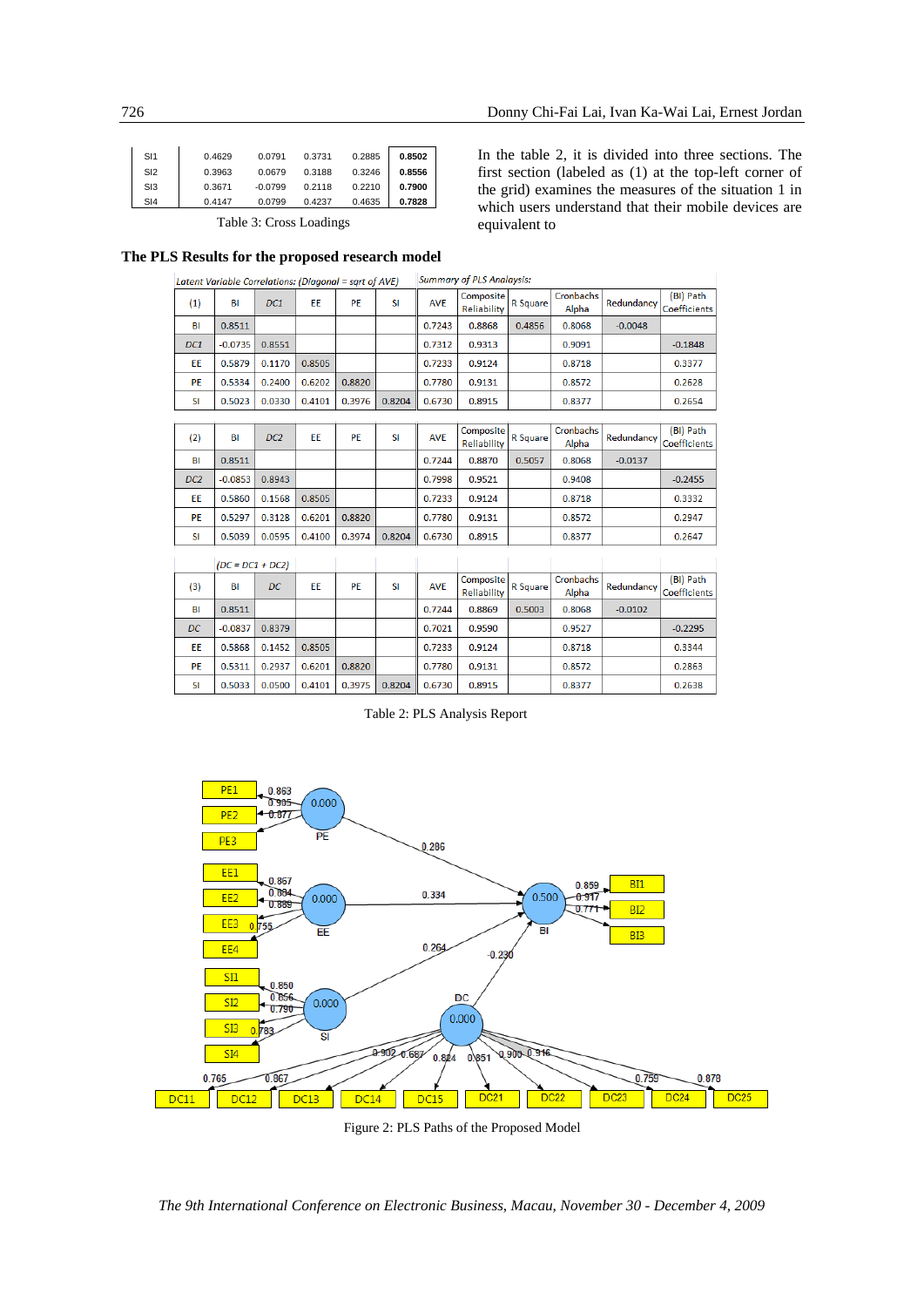by someone during the conduction of m-commerce. The final section (3) combines all measures of (1) and (2) to analyze the overall impact of disturbance concerns. The results as indicated by the R-squared values and the path coefficients shown the last column are similar and satisfactory, although the R-squared value (0.4856) of situation 1 is a bit lower that the R-squared value (0.5057) of situation 2. The redundancies of all tested models are small and satisfactory. The model with combined measures gave the R-squared value of 0.5003. It implied that respondents showed the similar behaviour of disturbance concerns to behaviour intention in both typical situations. Therefore, the combined measures were adopted as the concluded model.

Figure 2 summarises the analysis of this preliminary study. It shows the PLS path coefficients model of the proposed research model in which the disturbance concerns (DC) combines all 10 measures of both situation 1 and 2. The path coefficients are shown alone the arrow lines between the constructs, and all are significant at least at the .05 level. The R-squared value of the extended model which includes the extension of disturbance concerns is 0.5. According to the path coefficients, performance expectancy (PE), efficient expectancy (EE), and social influence (SI) have significant and near positive effects on behavioural intention (BI) since the coefficients are 0.286, 0.334, and 0.264. They match with the original UTAUT model. The new construct of disturbance concerns (DC) has significant negative effect on the behavioural intention of m-commerce acceptance because of the negative value (-0.230) of the coefficient. Since the weights of the path coefficients are near, it statistically indicates that the proposed model is a valid extension of the UTAUT model and the disturbance concerns (DC) represents a negative factor of the model for the measurement of m-commerce acceptance.

#### **Discussion and Conclusion**

The structural model of the proposed model was analyzed by the PLS method with the help of the SmartPLS software. The general applicability of a structural model depends on the reliability and validity of the modeling results. The required minimal sample size of PLS is at least 10 times the number of constructs for IS research [24]. The preliminary study of 148 responses is good for PLS analysis. Reliability and validity of the proposed model was assessed by internal consistency (reliability), convergent validity and discriminant validity. All test results are found to be satisfactory. The primary objective of PLS is the maximization of variance explained in all dependent constructs, which can be measured by R2 values of structural models.

The R2 value for behaviour intention is 0.5. All the relationships between the latent constructs in the structural model are significant  $(p<0.001)$ . This result satisfies the crucial requirement for reliability and validity of structural model.

The proposed model is extended from UTAUT which consists of well-established theories and approaches of user acceptance of new IS. The original UTAUT model includes the positive factors that can significantly explain user acceptance intention and use behaviour of new IS. The proposed model with extension of the new construct of disturbance concerns (DC) introduced the negative factor that significantly explains the negative user acceptance (or user rejection) intention of m-commerce acceptance. A major design of the measurement model is the use of two sets of questions to study the user's concerns of disturbance in the two typical situations, which sufficiently tested the validity of user behaviour in these two typical situations. The analysis result indicated little difference among the situations. Thus, the final measurement model ignored the situations and combined all questions of disturbance concerns. The concluded model indicated that the new construct of disturbance concerns is an important factor of m-commerce acceptance.

The proposed research model represents a substantial and original contribution to understand the user acceptance of m-commerce, which will combine both positive and negative constructs that may influence the behavioural intention and use behaviour of the users. Further study and analysis will carry out in order to ensure the validity of the results and enhance the rigorousness of the enhanced acceptance model. Although the study was conducted in Hong Kong, the data are useful for comparing with the studies of other countries in order to validate the acceptance model. Furthermore, this study reveals additional factors that may influence technology acceptance. The factors are believed to be applicable to the user acceptance of general IS, because privacy, security, spam, information leak, unexpected interrupts, or any potential disturbances are general issues of information systems and they are obstacles of user acceptance. The applicability of disturbance concerns warrants further exploration and research.

## **References**

- [1] OFTA, Key Telecommunications Statistics, Office of the Telecommunications Authority, Hong Kong, April 2009. www.ofta.gov.hk/en/datastat/key\_ stat.html
- [2] Harris, P., Rettie, R. and Kwan, C.C., "Adoption" and Usage of M-Commerce: A Cross-Cultural